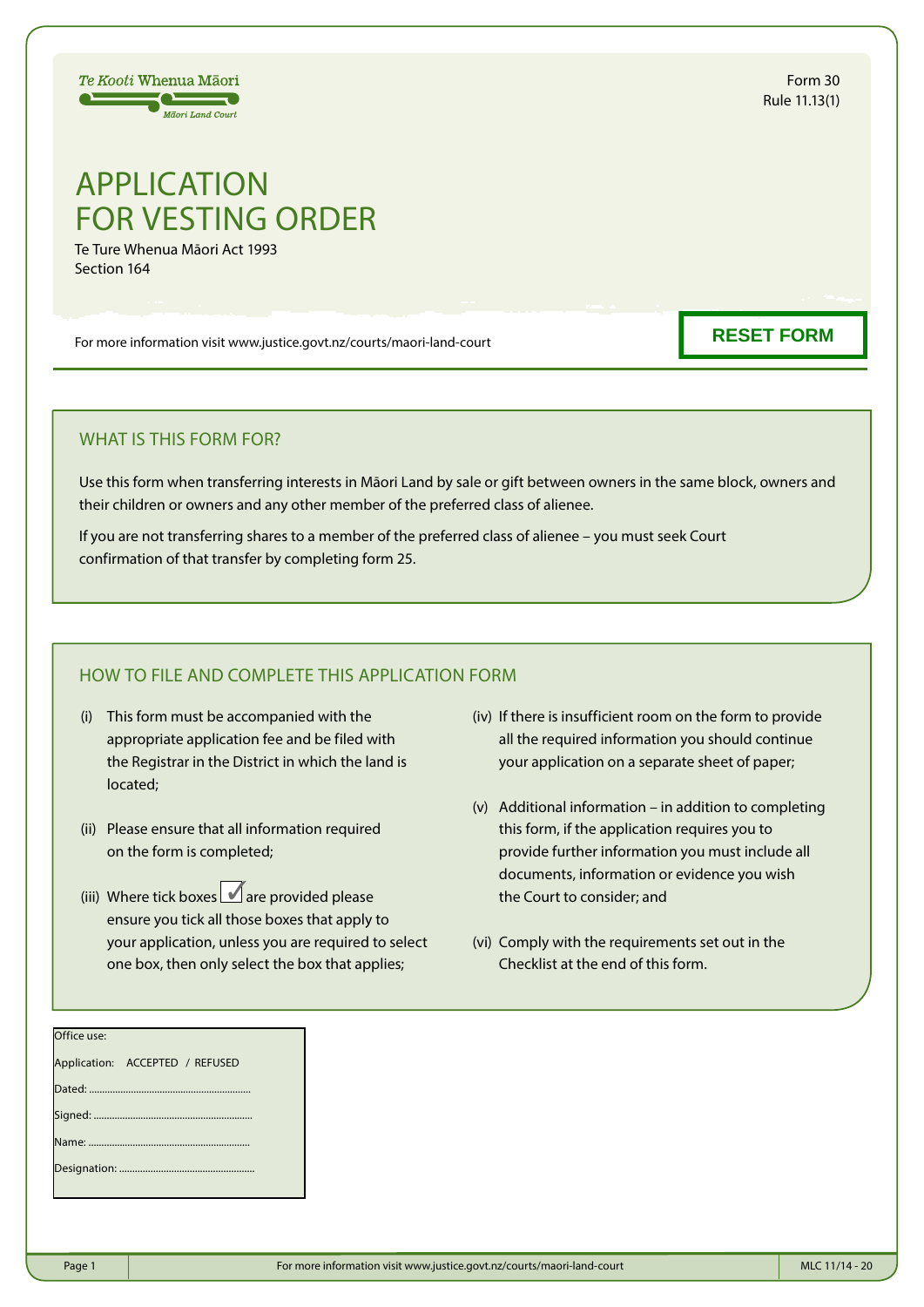| Please select one District     | Taitokerau                                               | Waikato Maniapoto                                                                                                   | Waiariki       |                        |
|--------------------------------|----------------------------------------------------------|---------------------------------------------------------------------------------------------------------------------|----------------|------------------------|
| Tairāwhiti                     | Tākitimu                                                 | Aotea                                                                                                               |                | Te Waipounamu          |
| <b>Block</b>                   |                                                          |                                                                                                                     | Shares<br>Held | Shares to<br>be Vested |
|                                |                                                          |                                                                                                                     |                |                        |
|                                |                                                          |                                                                                                                     |                |                        |
|                                |                                                          |                                                                                                                     |                |                        |
|                                |                                                          |                                                                                                                     |                |                        |
|                                |                                                          |                                                                                                                     |                |                        |
|                                |                                                          |                                                                                                                     |                |                        |
|                                |                                                          |                                                                                                                     |                |                        |
|                                |                                                          |                                                                                                                     |                |                        |
|                                |                                                          |                                                                                                                     |                |                        |
|                                |                                                          |                                                                                                                     |                |                        |
|                                |                                                          |                                                                                                                     |                |                        |
|                                |                                                          |                                                                                                                     |                |                        |
|                                |                                                          |                                                                                                                     |                |                        |
|                                |                                                          |                                                                                                                     |                |                        |
|                                |                                                          |                                                                                                                     |                |                        |
|                                |                                                          |                                                                                                                     |                |                        |
| <b>APPLICATION:</b>            |                                                          |                                                                                                                     |                |                        |
| $\ $                           |                                                          |                                                                                                                     |                |                        |
|                                |                                                          |                                                                                                                     |                |                        |
|                                |                                                          | make application for a vesting order transferring the land interests $-(\sqrt{\frac{1}{100}})$ tick as appropriate) |                |                        |
| as set out in this application |                                                          |                                                                                                                     |                |                        |
|                                | according to the terms set out in the attached agreement |                                                                                                                     |                |                        |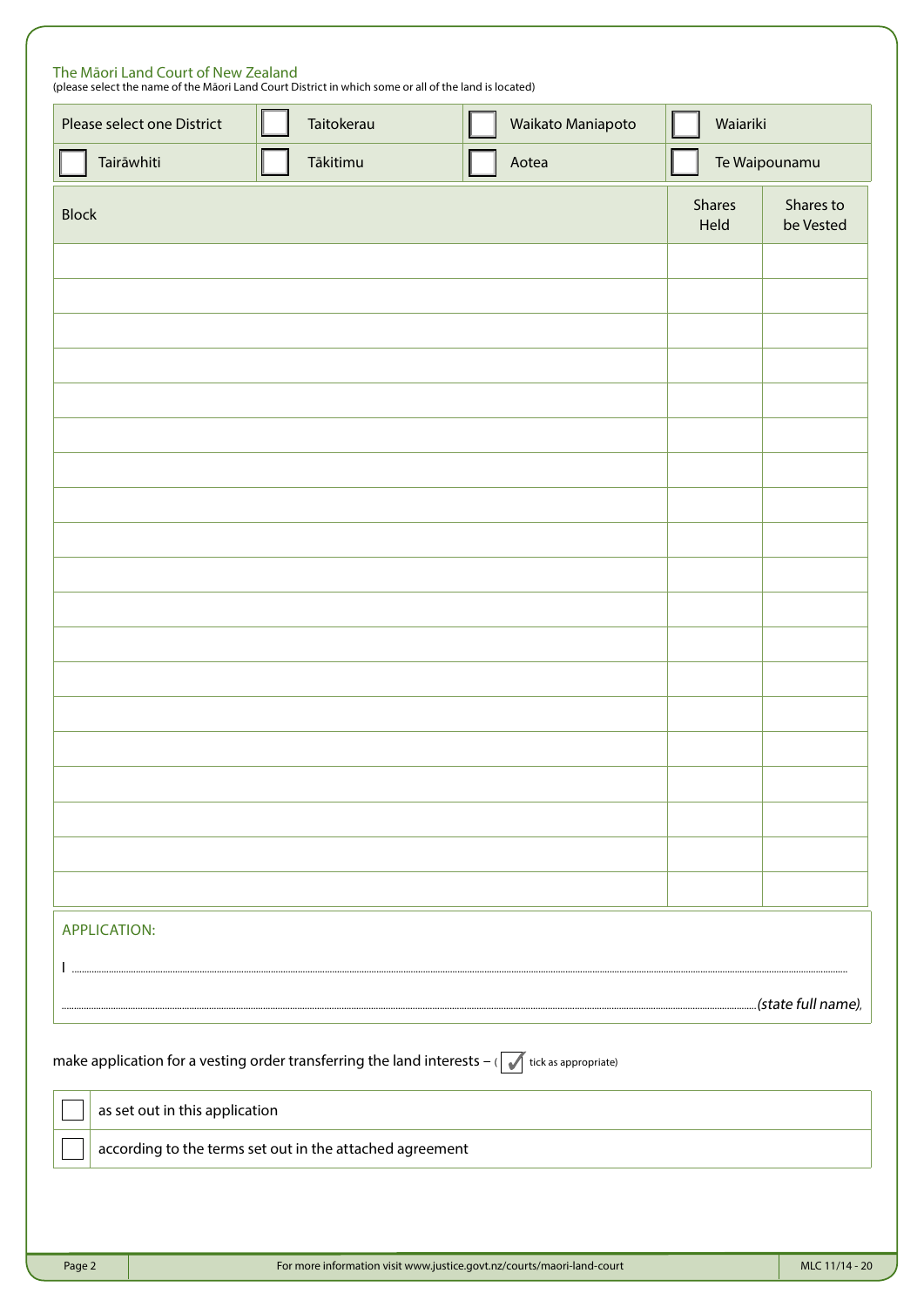| THE TRANSFEREES ARE: |
|----------------------|
| <b>Full Name</b>     |
| Address              |
| Email                |
| <b>Full Name</b>     |
| Address              |
| Email                |
| <b>Full Name</b>     |
| Address              |
| Email                |
| <b>Full Name</b>     |
| Address              |
| Email                |
| <b>Full Name</b>     |
| Address              |
| <b>Full Name</b>     |
| Address              |
| Email                |
| <b>Full Name</b>     |
| Address              |
| Email                |
| <b>Full Name</b>     |
| Address              |
| Email                |

NOTE: Where further blocks or transferees are involved continue on a separate sheet of paper or on Schedule 1 adapted as necessary. Where the transaction is a gift the Court may dispense with the signature of the transferee where it is satisfied that the transferee is aware of, and agrees with, the vesting. If there are a number of transferees indicate how the blocks or shares are to be allocated e.g equally or otherwise. Use a separate sheet of paper if necessary.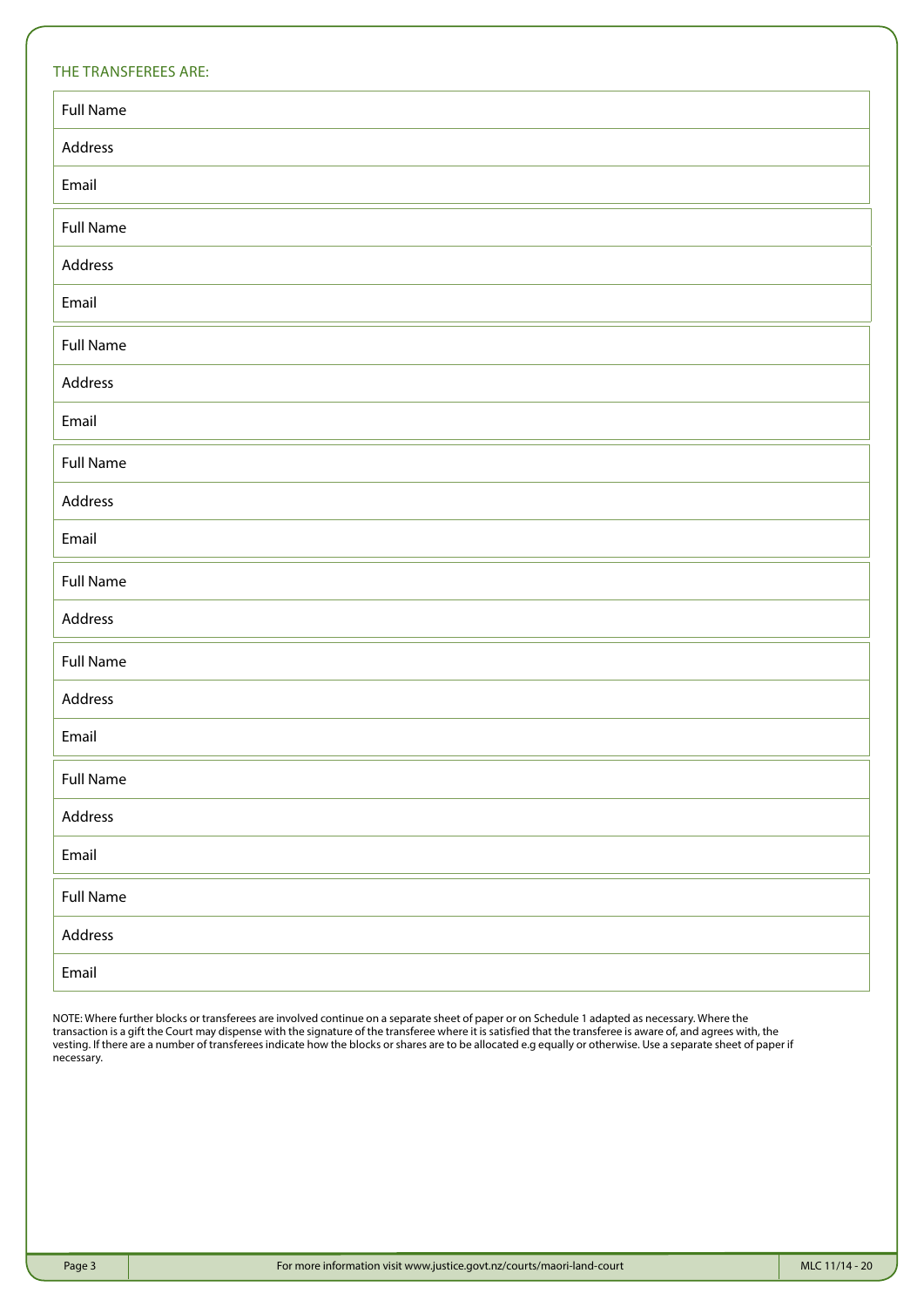| by way of sale for the price of \$                                                                                                                                                                                                             |                                                                                                                                                                |  |  |  |  |
|------------------------------------------------------------------------------------------------------------------------------------------------------------------------------------------------------------------------------------------------|----------------------------------------------------------------------------------------------------------------------------------------------------------------|--|--|--|--|
| 2. Grounds for application:                                                                                                                                                                                                                    |                                                                                                                                                                |  |  |  |  |
| I am a party to a contract or arrangement relating to the proposed transfer; or                                                                                                                                                                |                                                                                                                                                                |  |  |  |  |
| I am the transferor/donor of the land or interest; or                                                                                                                                                                                          |                                                                                                                                                                |  |  |  |  |
| I am a trustee for a person entitled to the land or interest                                                                                                                                                                                   |                                                                                                                                                                |  |  |  |  |
| 3. Consultation with whānau                                                                                                                                                                                                                    |                                                                                                                                                                |  |  |  |  |
| I have consulted with my immediate whanau about this application; and                                                                                                                                                                          |                                                                                                                                                                |  |  |  |  |
| There are no objections from my whānau                                                                                                                                                                                                         |                                                                                                                                                                |  |  |  |  |
|                                                                                                                                                                                                                                                |                                                                                                                                                                |  |  |  |  |
|                                                                                                                                                                                                                                                |                                                                                                                                                                |  |  |  |  |
|                                                                                                                                                                                                                                                |                                                                                                                                                                |  |  |  |  |
|                                                                                                                                                                                                                                                |                                                                                                                                                                |  |  |  |  |
|                                                                                                                                                                                                                                                |                                                                                                                                                                |  |  |  |  |
|                                                                                                                                                                                                                                                |                                                                                                                                                                |  |  |  |  |
| the preferred classes of alienees which comprise -<br>• A child or remoter issue of the transferor.<br>• Whanaunga who are associated in accordance with tikanga Māori with the land.                                                          | Important Note: If an undivided interest in land i.e. shares in a block is being transferred, section 148 of the Act requires the transferee to be a member of |  |  |  |  |
| • An owner in the land who is a member of the hapü associated with the land.<br>• A trustee of a person belonging to 1 to 3 above.                                                                                                             |                                                                                                                                                                |  |  |  |  |
| • A descendant of any former owner who is or was a member of the hapū associated with the land.<br>Whakapapa details (Schedule 2) must be completed and show how the transferee(s) qualifies as a member of the preferred classes of alienees. |                                                                                                                                                                |  |  |  |  |
|                                                                                                                                                                                                                                                |                                                                                                                                                                |  |  |  |  |
|                                                                                                                                                                                                                                                |                                                                                                                                                                |  |  |  |  |
| 6. I seek exemption from the requirements of section 158 to provide a special valuation:<br>YES (Please complete below)                                                                                                                        | <b>NO</b>                                                                                                                                                      |  |  |  |  |
| The alienation is by way of gift<br>The alienee is a close relative being my                                                                                                                                                                   | (state relationship)                                                                                                                                           |  |  |  |  |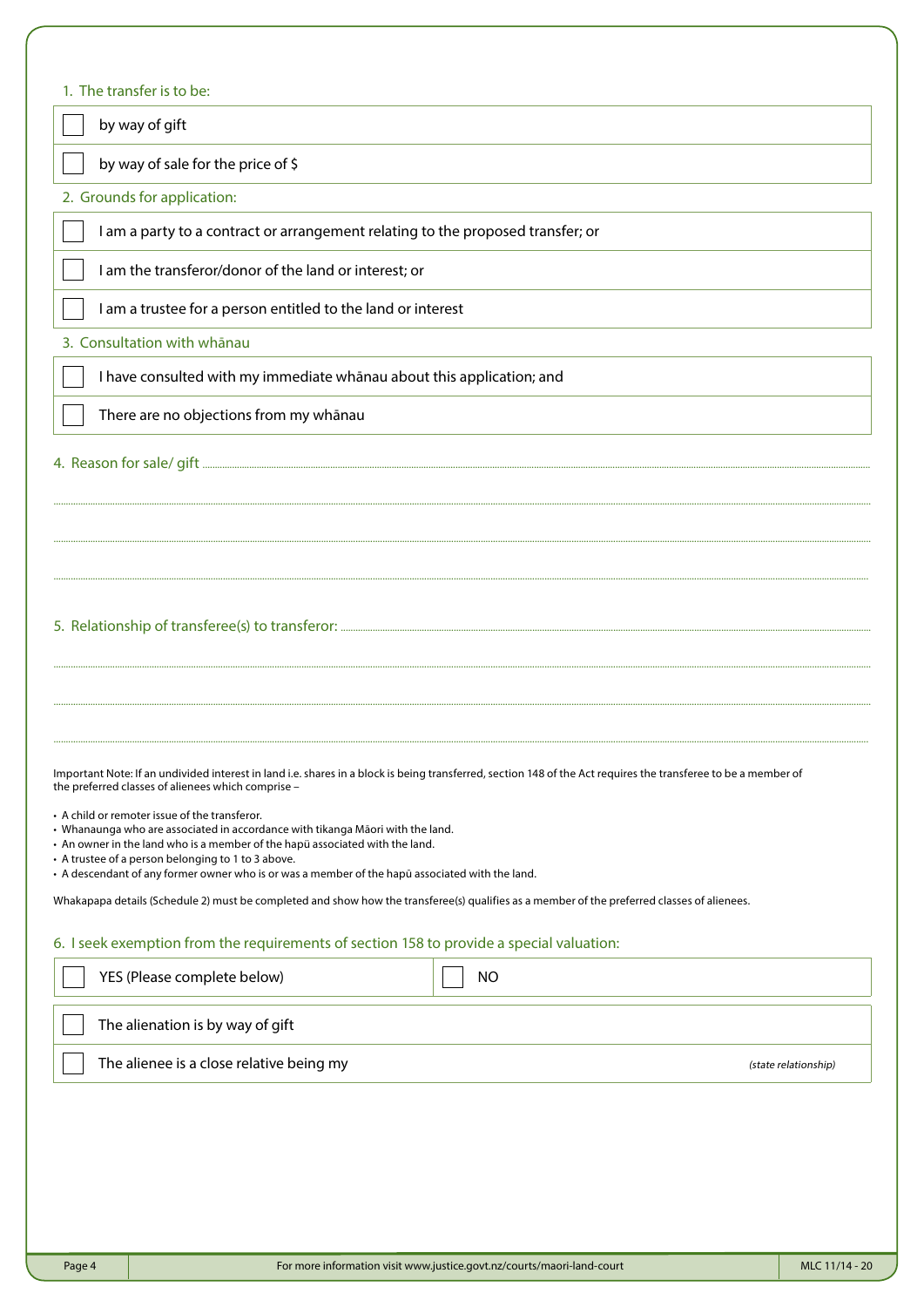| PREFERRED PLACE OF HEARING: Whangarei |             |  |  |  |
|---------------------------------------|-------------|--|--|--|
| SIGNATURE OF APPLICANT                | Dated:      |  |  |  |
| Witness:                              | (Signature) |  |  |  |
| Full name:                            |             |  |  |  |
| Occupation or qualification:          |             |  |  |  |
| <b>Address of Witness:</b>            |             |  |  |  |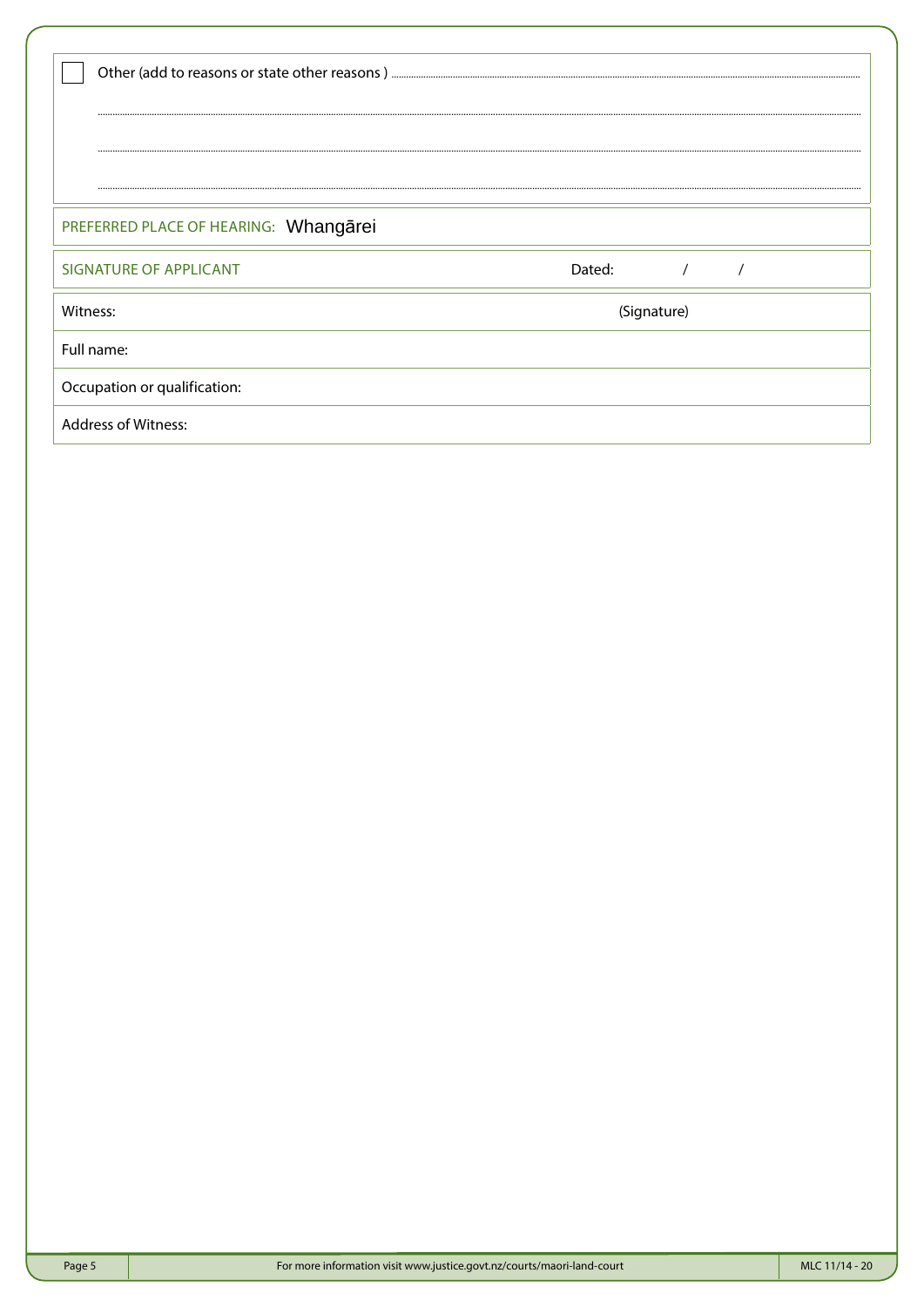#### **CONTACT DETAILS OF APPLICANT:**

Contact Address: ....

(Address to which documents or correspondence in connection with the application can be posted or delivered)

#### PHONE NUMBER(S):

Home: Work: Mobile: Fax: **Email Address:** 

NOTE: Where fax or email addresses are given these may be used as a means of notice and service.

Fee: \$ 60.00

#### NAME AND SIGNATURE OF TRANSFEREE(S)

| <b>Full Name</b> | Signature |
|------------------|-----------|
|                  |           |
|                  |           |
|                  |           |
|                  |           |
|                  |           |
|                  |           |
|                  |           |
|                  |           |
|                  |           |
|                  |           |
|                  |           |
|                  |           |
|                  |           |
|                  |           |
|                  |           |
|                  |           |
|                  |           |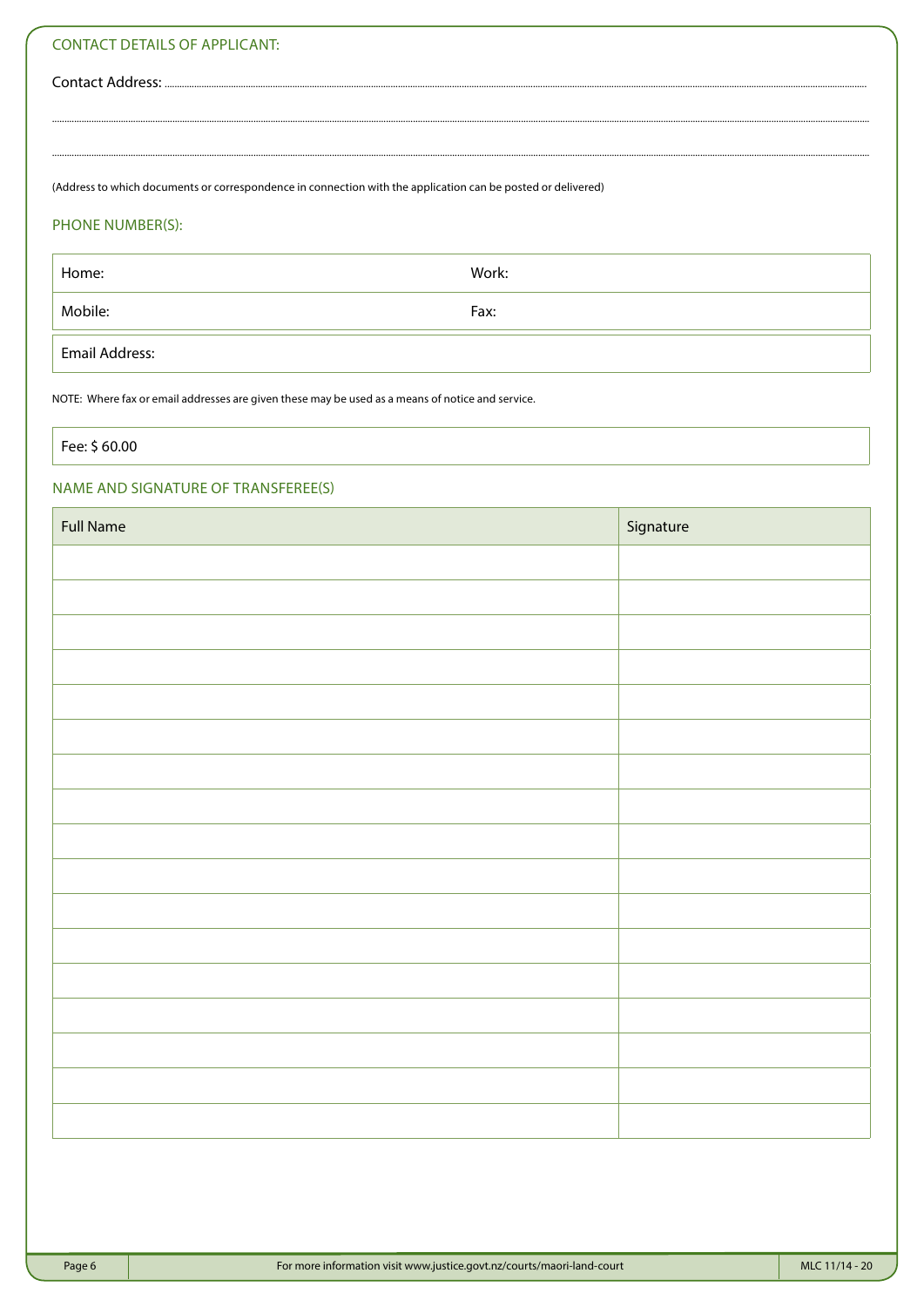

### SCHEDULE 1 FURTHER PARTICULARS

|                                              | Number of shares<br>to be transferred | Gift/Sale<br>(State Amount) |  |  |  |
|----------------------------------------------|---------------------------------------|-----------------------------|--|--|--|
| Block(s)                                     |                                       |                             |  |  |  |
| Name of Transferor (shown on List of Owners) |                                       |                             |  |  |  |
| Name of Transferee                           |                                       |                             |  |  |  |
| Relationship between Transferor/Transferee   |                                       |                             |  |  |  |
| Block(s)                                     |                                       |                             |  |  |  |
| Name of Transferor (shown on List of Owners) |                                       |                             |  |  |  |
| Name of Transferee                           |                                       |                             |  |  |  |
| Relationship between Transferor/Transferee   |                                       |                             |  |  |  |
| Block(s)                                     |                                       |                             |  |  |  |
| Name of Transferor (shown on List of Owners) |                                       |                             |  |  |  |
| Name of Transferee                           |                                       |                             |  |  |  |
| Relationship between Transferor/Transferee   |                                       |                             |  |  |  |
| Block(s)                                     |                                       |                             |  |  |  |
| Name of Transferor (shown on List of Owners) |                                       |                             |  |  |  |
| Name of Transferee                           |                                       |                             |  |  |  |
| Relationship between Transferor/Transferee   |                                       |                             |  |  |  |
| Block(s)                                     |                                       |                             |  |  |  |
| Name of Transferor (shown on List of Owners) |                                       |                             |  |  |  |
| Name of Transferee                           |                                       |                             |  |  |  |
| Relationship between Transferor/Transferee   |                                       |                             |  |  |  |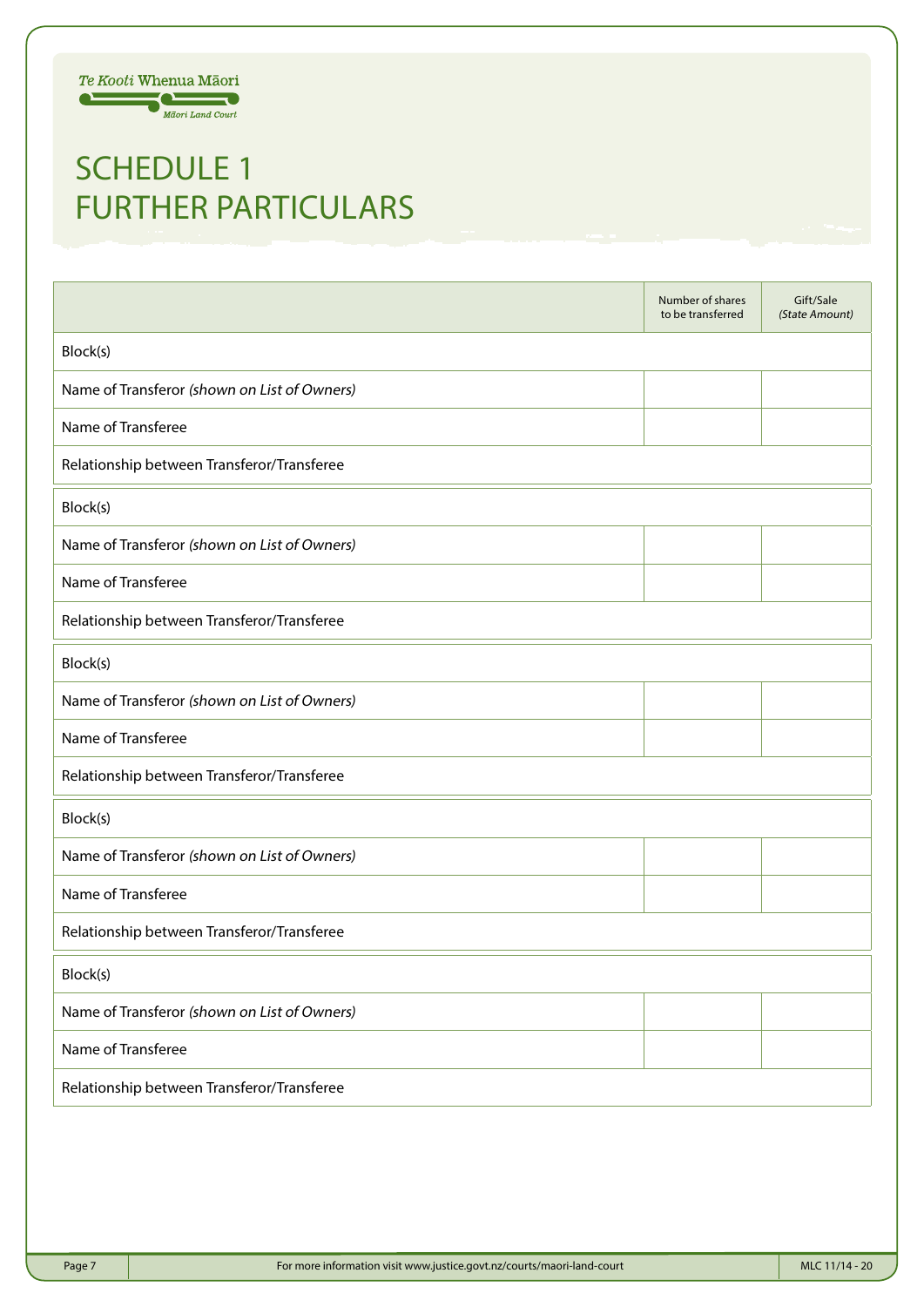

# **SCHEDULE 2 WHAKAPAPA DETAILS**

| 1. |                                                                                                                                                                                                                                |    |  |  |  |
|----|--------------------------------------------------------------------------------------------------------------------------------------------------------------------------------------------------------------------------------|----|--|--|--|
|    |                                                                                                                                                                                                                                |    |  |  |  |
| 2. | Full names of donor's/transferor's Children:                                                                                                                                                                                   |    |  |  |  |
|    | a.                                                                                                                                                                                                                             | b. |  |  |  |
|    | c.                                                                                                                                                                                                                             | d. |  |  |  |
|    | e.                                                                                                                                                                                                                             | f. |  |  |  |
|    | g.                                                                                                                                                                                                                             | h. |  |  |  |
| 3. |                                                                                                                                                                                                                                |    |  |  |  |
|    |                                                                                                                                                                                                                                |    |  |  |  |
|    |                                                                                                                                                                                                                                |    |  |  |  |
|    |                                                                                                                                                                                                                                |    |  |  |  |
| 4. | Full names of donor's/transferor's brothers and sisters: (if any and specify whether full brother or sister,<br>whether half brother or sister, whether any were adopted in or out of family, whether legally or as a whāngai) |    |  |  |  |
|    | a.                                                                                                                                                                                                                             |    |  |  |  |
|    | b.                                                                                                                                                                                                                             |    |  |  |  |
|    | c.                                                                                                                                                                                                                             |    |  |  |  |
|    | d.                                                                                                                                                                                                                             |    |  |  |  |
|    | e.                                                                                                                                                                                                                             |    |  |  |  |
|    | f.                                                                                                                                                                                                                             |    |  |  |  |
|    | g.                                                                                                                                                                                                                             |    |  |  |  |